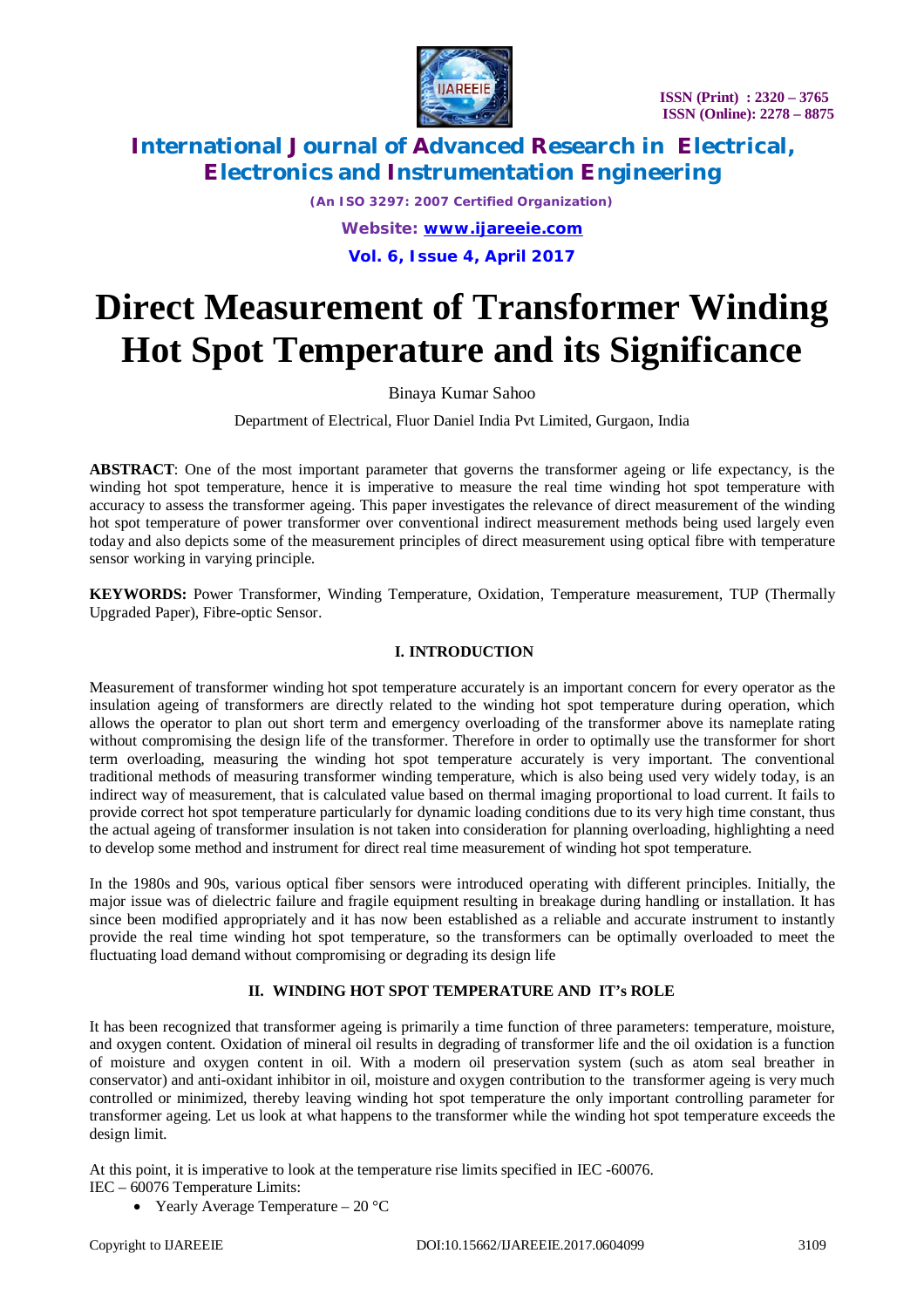

*(An ISO 3297: 2007 Certified Organization)*

*Website: [www.ijareeie.com](http://www.ijareeie.com)*

**Vol. 6, Issue 4, April 2017**

- Maximum Ambient Temperature  $40^{\circ}$ C
- Top Oil Temperature Rise  $60^{\circ}$ C
- Average Winding Temperature Rise 65 °C
- Average Winding Temp. Rise (OD cooling) 70 °C
- Ageing Rate of 1.0 for normal Paper 98  $^{\circ}$ C
- Ageing Rate of 1.0 for TUP (Thermally Upgraded Paper (TUP)) 110  $^{\circ}$ C

During short time emergency loading exceeding its nameplate rating, gas bubbles would generate in the mineral oil if the winding hot spot temperature exceeds 140 °C. This happens with moisture content of 2% in the paper. Should the moisture content be higher, the gas bubble would start generating even at lower temperatures. This would obviously reduce the dielectric property and may lead to dielectric failure. Hot spot temperature is linked to ageing of the insulation. The normal design life of cellulose paper insulation is obtained at operating winding hot spot temperature of 98 °C, while it is 110 °C for thermally upgraded paper. For long term emergency loading, the main concern is transformer ageing. Table 1 under shows statistics for a typical transformer with a design life of 30 years.

|               |                         | Table 1. Transformer expected design file at unferent willuing not spot temperature. |                   |                      |
|---------------|-------------------------|--------------------------------------------------------------------------------------|-------------------|----------------------|
| Winding Hot   | Aging Rate (insulation) | <b>Expected Life Span</b>                                                            | Aging Rate of the | <b>Expected Life</b> |
| Spot Temp. in | with normal Cellulose   | (years) with Cellulose                                                               | insulation with   | Span(years) with     |
|               | Paper                   | paper                                                                                | <b>TUP</b>        | TUP                  |
| 98            |                         | 30                                                                                   | 0.282             | 106                  |
| 104           |                         |                                                                                      | 0.536             | 56                   |
| 110           |                         |                                                                                      |                   | 30                   |
| 116           |                         | 3.75                                                                                 | 1.83              | 16                   |
| 122           | 16.                     | 1.875                                                                                | 3.29              |                      |
| 128           |                         | 0.937                                                                                | 5.8               |                      |

Table 1: Transformer expected design life at different winding hot spot temperature.

As shown in Table 1 above, every 6 °C rise in winding hot spot temperature, the lifespan gets reduced by half. The same is true on the reverse side, too. If the transformer is operated at a winding hot spot temperature of 92  $^{\circ}$ C (104  $^{\circ}$ C for transformer with TUP), the design life goes up to 60 years. Therefore, in view of the dynamic load/demand changes on the transformer, the transformer can be optimally  $\&$  intelligently overloaded considering the actual hot spot temperature of the transformer without any degradation of design life. However, the temperature limits specified in Table 4 of the IEC-60076-07 must be considered while loading the transformer above the nameplate rating under emergency loading to ensure the winding hot spot temperature does not exceed the specified limit.

Therefore, the winding hot spot temperature is a prime concern for the operators. It gives the operator an idea of transformer aging, so the operator can assess the risk of short term overloading without degrading design life.

### **III. WINDING TEMPERATURE MEASUREMENT METHOD**

#### A. Conventional Method (Top Oil)

This is the conventional method which we normally find in most of the transformers in use. The rated winding hot spot rise above top oil is usually derived from the temperature difference between the average winding and the average oil temperature. This difference is then multiplied by a hot spot factor to account for additional losses toward the end of the winding. This hot spot factor is normally estimated using factory heat run test results. For a given load current, the difference between the average oil temperature and the average winding temperature is assumed to remain constant at all operating conditions, which may not be true. This method and the exponent used for different cooling conditions is universally used and specified in both IEC and IEEE.

The measurement method assumes the following:

- The oil temperature inside the tank increases linearly from the bottom to the top of the core/coil assembly.
- The temperature rise of the conductor at any position up the winding is assumed to increase linearly, parallel to the oil temperature rise, with a constant difference between the straight lines.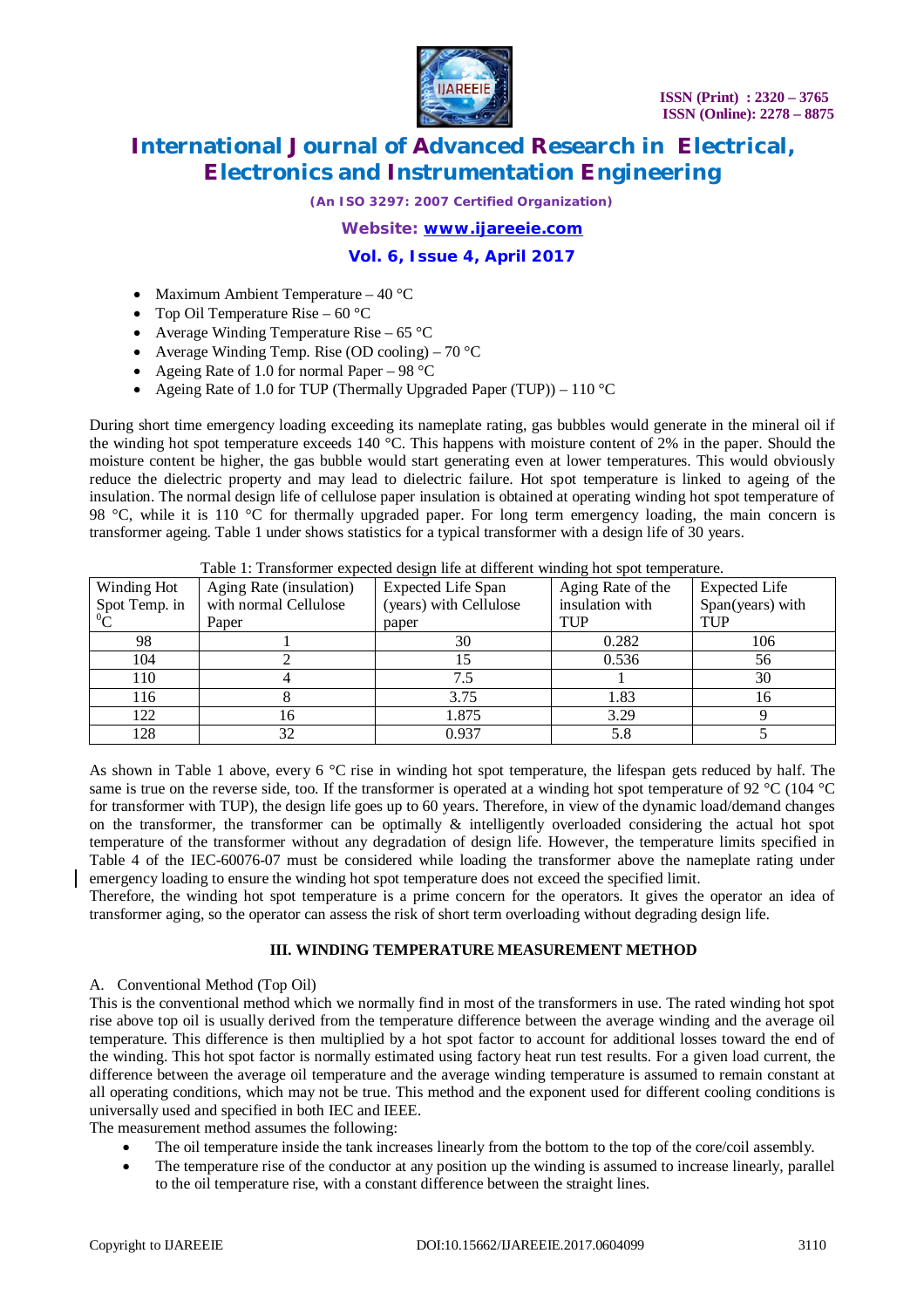

*(An ISO 3297: 2007 Certified Organization)*

*Website: [www.ijareeie.com](http://www.ijareeie.com)*

#### **Vol. 6, Issue 4, April 2017**

 The hot spot temperature rise is higher than the temperature rise of the conductor at the top of the winding to make allowance for stray losses, local oil flow losses, etc.





The Hot Spot Factor (H) depends on various factors such as winding type and design, short circuit impedance, transformer size, etc. It is either evaluated during a temperature rise test or calculated. The value of H can be anything between 1.1 to 2.0. For distribution transformers, it is assumed to be 1.1, while it can be assumed to be 1.3 for (medium & large size) power transformers.

The temperature element, the thermo-bulb, is placed inside a thermo-well filled with top oil. To simulate the winding temperature gradient, the thermo-well is additionally fitted with a heater element, fed by a bushing mounted CT input, with current directly proportional to the load current. The bulb is filled with a liquid with a large coefficient of thermal expansion and is connected through a capillary tube to a spiral wound burden tube in the measurement device (dial gauge). When the burden tube expands due to increased temperature, the burden tube will unwind, thereby moving the pointer over the scale in the dial gauge.



Figure 2: Transformer Winding CT with Temperature Sensing Bulb for Temperature Monitoring

Thus, the winding hot spot temperature is simulated by the actual top oil temperature plus a factor proportional to the load. This assumes that the temperature of the oil at the top of the cooling duct is the same as the top oil temperature measured in an oil filled thermos-well near the top of the tank. This is, however, where inaccuracy gets introduced. This model, widely used around the world and described in IEC/IEEE, is not adequate to correctly simulate the winding hot spot temperature, particularly under dynamic loading conditions. The main reasons for this include: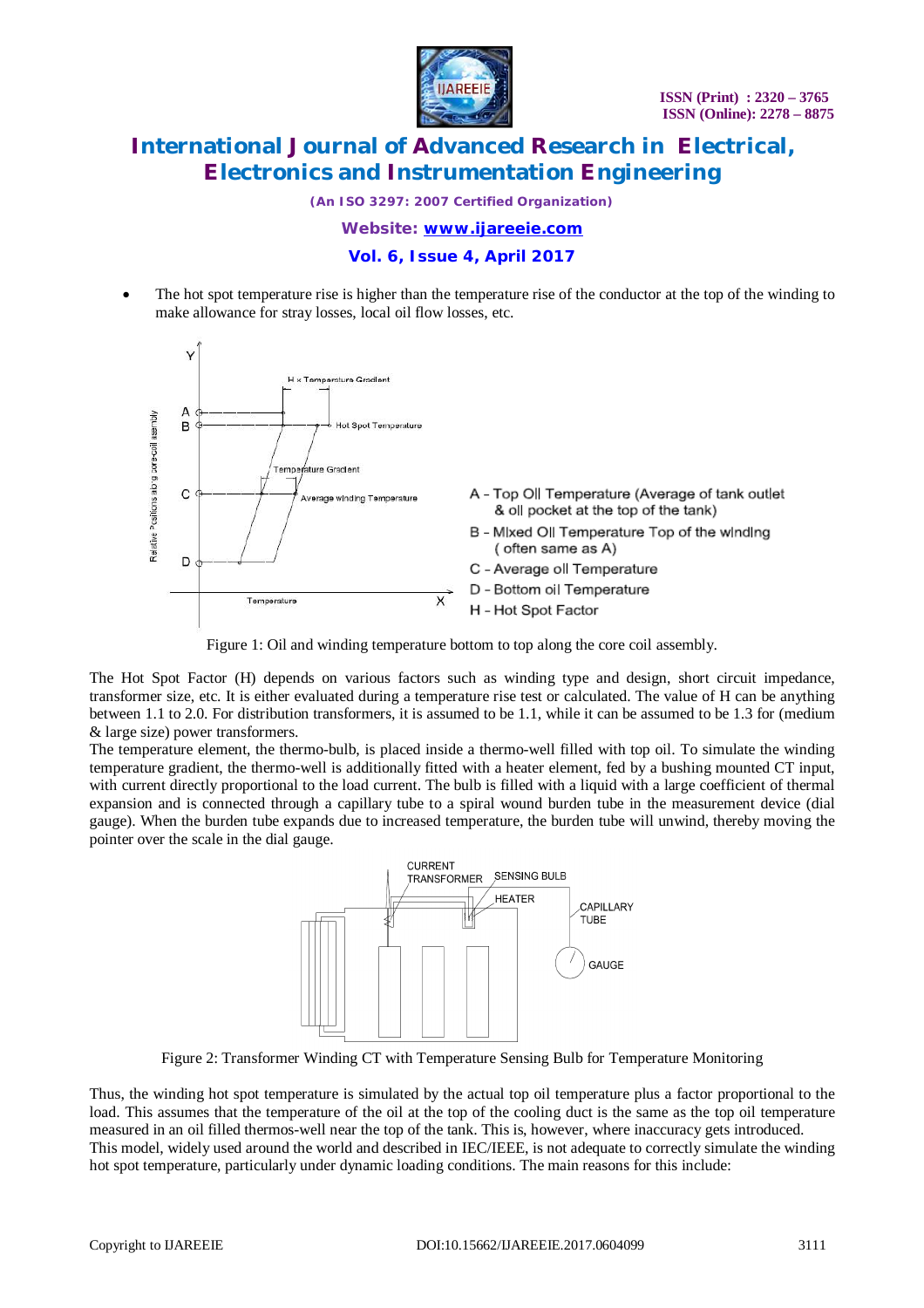

*(An ISO 3297: 2007 Certified Organization)*

*Website: [www.ijareeie.com](http://www.ijareeie.com)*

### **Vol. 6, Issue 4, April 2017**

- The oil temperature in the cooling duct could be much higher than the top oil temperature, which is used as the base temperature for deriving the hot spot temperature. So, the hotspot temperature could be different than calculated above.
- The time constant of the oil in the cooling duct could be much higher than the top oil. Under step loading, the hot spot temperature derivation could be inaccurate.

#### B. Bottom Oil Temperature Measurement Method

The IEEE loading guide (c57-91) is presently under revision to recommend the approach based on the bottom oil temperature over the top oil temperature. The bottom oil methods takes consideration of oil duct temperature into winding hot spot temperature derivation.



Figure 3: Transformer winding hot spot temperature based on bottom oil temperature measurement

In this method, the losses and temperature rise quantities are adjusted by accounting for the changes in winding resistance and the oil viscosity with the oil temperature. This would give a more accurate hot spot temperature. Although the bottom oil measurement principle presented above would provide accurate information on winding hot spot temperature data, it still fails to account for the following:

- Eddy losses and stray losses in the hot spot area.
- Oil flow rate at hot spot area.
- Oil temperature at hot spot area.
- Oil time constants.
- Adjustment of the values at different tapings.

The hot spot temperature simulated or calculated this way would be comparatively lower than the actual temperature.

Therefore, a direct measurement for hot spot temperature has become necessary. Optical fibre direct measurement came into use during the 1980s. The dielectric withstand ability and fragility was a major concern initially but developments, improvements, and experiences have made these probes highly reliable. May be in times to come these will be used as standard winding measurement method.

### **IV. DIRECT MEASUREMENT**

Several measurement principles are in use to measure the winding hot spot temperature using fiber optics probe. Since the sensing probe would be embedded into the high voltage winding spacer, essentially it must have following features to suit the requirement;

- Good dielectric property
- Robust enough to handle and install
- Immunity to EMI and RFI
- Suitable for operating at high temperatures
- Compatible with mineral oil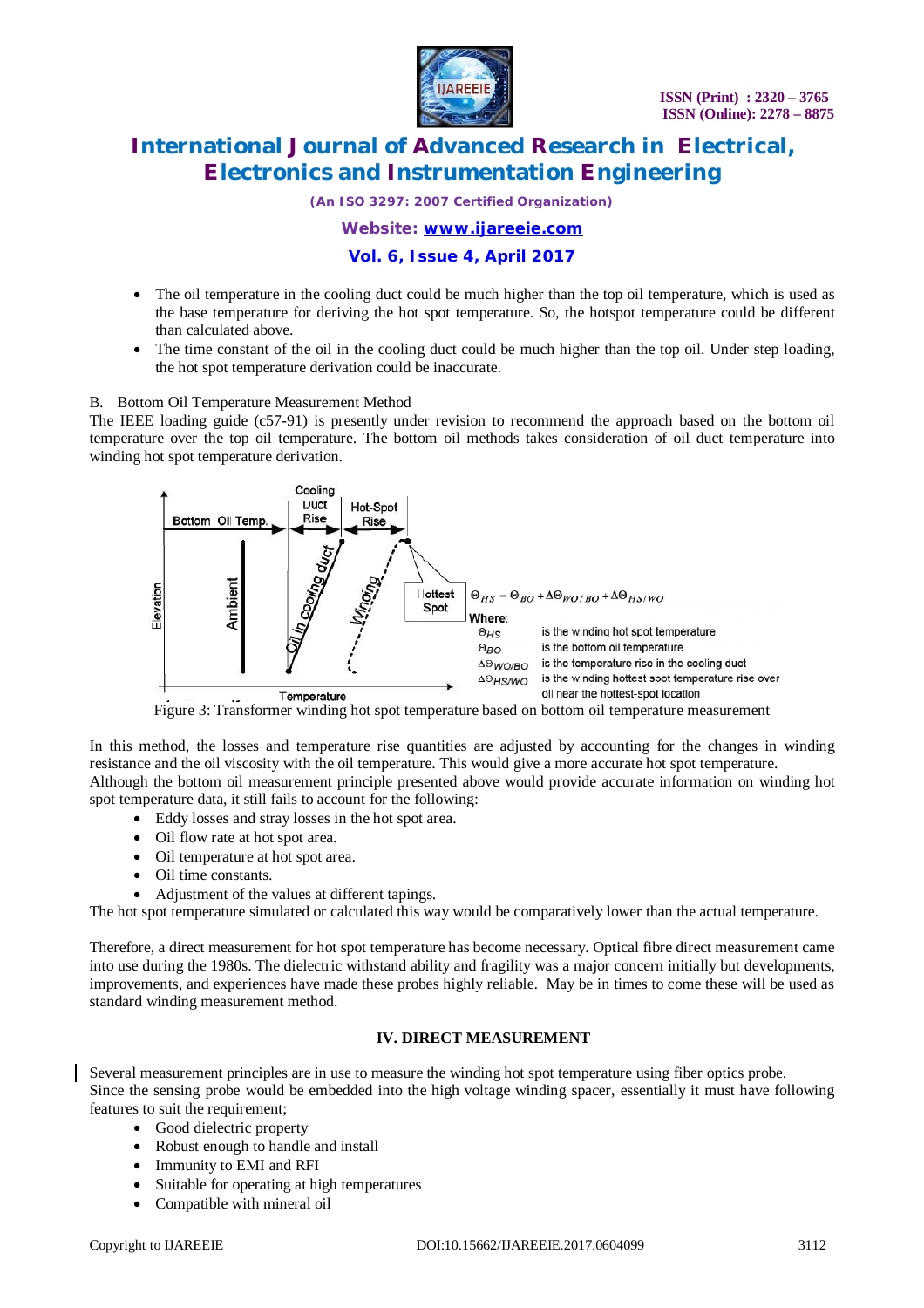

*(An ISO 3297: 2007 Certified Organization)*

*Website: [www.ijareeie.com](http://www.ijareeie.com)*

**Vol. 6, Issue 4, April 2017**

- Highly accurate
- Highly reliable
- Small, light, and capable of withstanding vibration

The most widely-used fiber optic temperature probe consists of a Gallium Arsenide (GaAs) semiconductor crystal mounted on the end of an optical fiber. The band gap of the crystal changes based on temperature. The GaAs crystal is fixed on the tip of the fiber and the position of the band edge is temperature dependent. It shifts about 0.4 nm/°C. Light is directed through the optical fiber to the crystal, generally LED light is used, where the light gets absorbed partially and part of that reflects back. A spectrometer measures the spectrum and the position of the band edge, which is temperature specific. Further, the light intensity does not have any role in temperature measurement, and it is an advantage.





There are other sensing technologies that use spectrally based sensors in which the light wave is modulated by temperature, as in the blackbody sensor where an end of the fiber is placed in a blackbody cavity so that the wavelength profile of the light emitted by the cavity depends on the temperature.

The Optical Time Domain Reflection (OTDR) principle of optics is also used for measurement in some probes. The principle of temperature measurement is based on the fact that when the laser pulse couples into the optical fiber, excited photons scatter and collide. On the time domain, the interval of backscattering photons can be measured which is temperature dependent.

Another principle used for direct measurement is the use of Fluoroptic optical sensor technology, based on the fluorescence decay time of a special thermo-sensitive phosphorescent (phosphor) sensor located at the end of a fiber optic cable. Light at the appropriate wavelength generated by an excitation LED is routed through a probe extension and connectors, where it falls on the phosphor sensor located at the probe tip. The Luxtron phosphor sensor emits light over a broad spectrum in the near infrared region, as shown in Figure 5. The time required for the fluorescence to decay is dependent on the sensor's temperature. After the LED is turned off, the decaying fluorescent signal continues to transmit through the fiber to the instrument, where it is focused onto a detector. The signal from the detector is amplified and sampled after the LED is turned off.



Figure 5: Phosphor Sensor at the End of the Fiber Optic Probe excited by an LED in the Instrument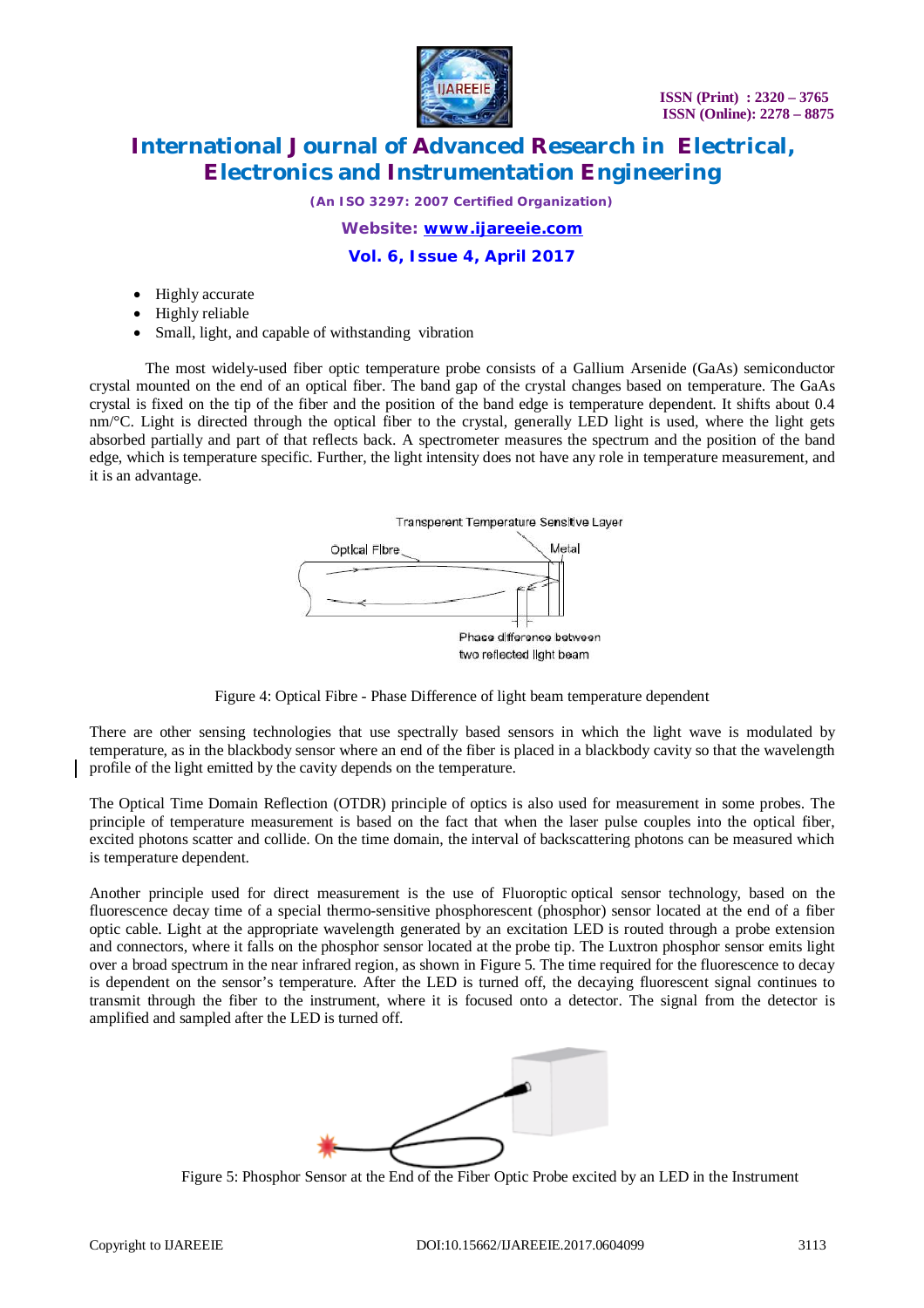

*(An ISO 3297: 2007 Certified Organization)*

*Website: [www.ijareeie.com](http://www.ijareeie.com)*

#### **Vol. 6, Issue 4, April 2017**

The measured decay time is then converted to temperature by the instrument's software using a calibrated conversion table. Different calibration tables are used depending on the temperature range and application, but the overall temperature range capability of this optical sensor technology is currently  $-200$  °C to 330° C.

The fact that the excitation light signal and the fluorescent decay signal pass along the same optical path means that the fiber optic probe and sensing tip can be relatively small. This is particularly important in medical research applications, where fiber optic probes as small as 0.5mm diameter (STB probe) are available. Other probe configurations and customized fiber optic temperature sensors are also available.

The advantage of this system is that no periodic calibration is required and it is independent of light intensity, so the temperature measurement is not affected even if the LED emits lower intensity light.



Figure 6: light from the sensor decays at a rate that varies precisely with temperature.

Irrespective of the principles described above for sensing the temperature, the components of the winding hot spot measurement systems generally include the following:

- FO probes embedded in isolation spacers in between winding. Generally, these probes are placed in the spacer between the first or second coil from the top, which is considered to be the hot spot point. At least two or more probes are placed in each phase.
- A well designed and sealed tank wall feed through.
- FO Cable.
- Converter to convert the light signal to an electrical signal located outside, generally on the main tank wall.

### **V. CONCLUSION**

The technology of direct winding hot spot temperature measurement has been in use for more than 20 years and has undergone several modifications and improvements to make it more reliable and affordable. So far, the major drawback preventing its use has been the high initial cost.

It is for sure that the conventional, indirect way of measuring the winding temperature through thermal imaging would be obsolete someday in the near future and direct optical fiber sensors would be used by default in all transformers. By using this technology to acquire the actual real time hot spot temperature, it is possible to optimally use the transformer capacity by overloading the transformer above its nameplate rating without compromising or degrading the transformer design life.

#### **REFERENCES**

- [1] International Standard IEC 60076-7 "Power Transformer Loading Guide for Oil Immersed Power Transformer."
- [2] IEEE Std C57-91 "IEEE Guide for Loading Mineral Oil Immersed Transformer."
- [3] G. Betta, A.Pietrosanto, A. Scaglione. "An enhanced fiber optics temperature sensor system for Power Transformer". IEEE Instrumentation and Measurement Technology, Volume: 50, Issue: 5, Oct 2001.
- [4] K. Fidanboylu, H.S. Efendioglu. "Fiber optics sensors and their applications", 5<sup>th</sup> International Advanced Technology Symposium, Turkey, pp: 1-6. May 2009
- [5] Jean, Jacques Aubin and W. McDermid. "Transformer Winding Hot Spot Temperature Determination." Electrical Energy T & D Magazine, Issue-2, Volume-II, Mar-Apr. 2007